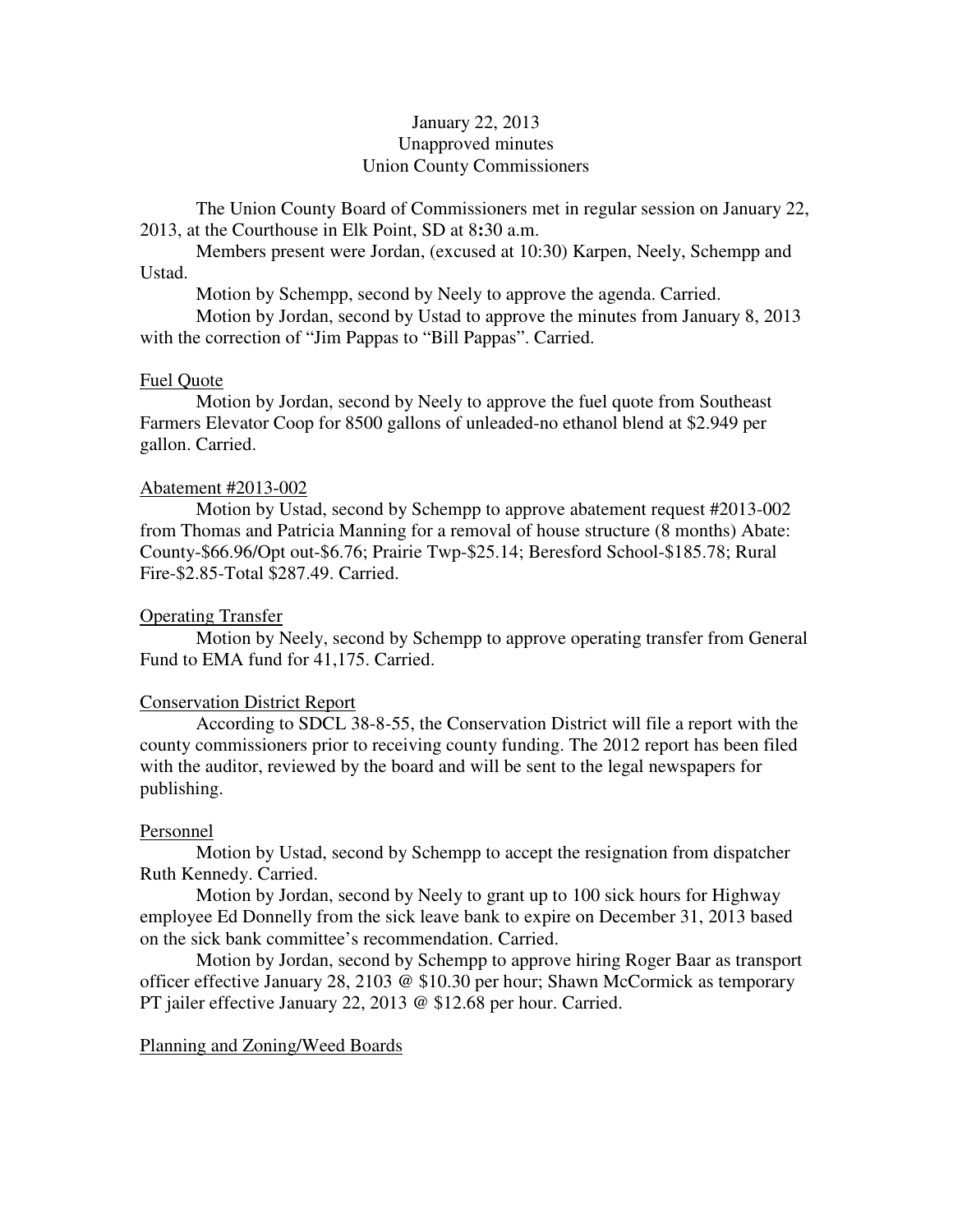The board discussed the method of the appointments for the Planning and Zoning and Weed Boards. The Board may advertise and use applications as tools to use for the appointments but is not necessarily a requirement.

### Old Business

 Commissioner Ustad reported on the juvenile facility plans in Minnehaha County. Number of juveniles beds used has decreased substantially since 2011. Plans for a new facility will be adjusted accordingly.

### Northern Natural Gas Resolution

 Jason Storgaard, Northern Natural gas representative, was present for discussion. This item has been tabled until February 5, 2013 meeting.

### Recess

Chairman declared a recess from 9:09 until 9:16.

# Public Building

 Building Supt. Sexton met with the board to discuss stripping and waxing floors or having it hired by outside party. Board gave Sexton the approval to strip and wax floors.

 Sexton also discussed problems with the cast iron pipes from the work release area which need to be replaced with plastic pipe. (\$3,000) Board approved to complete the repair and pay from the Public Building Budget (sheriff line item).

# Highway

PWA Roggow met with the board to discuss various matters.

### States Attorney

SA Miller met with the board to discuss various matters.

### Recess

Chairman declared a recess at 10:26 a.m. – 10:56.

# WIC

Jessica Christensen met with the board for the quarterly WIC report.

# Abatement #2013-001

 Treasurer Hertel met with the board to discuss abatement request #2013-01 from Lyle Mason for 2011 and 2012 RE taxes due to late filing on tax freeze application. Motion by Ustad, second by Schempp to deny abating the 2011 RE taxes. Carried. Motion by Schempp, second by Neely to approve abating the 2012 RE taxes as follows: Abate: County-\$118.35; City-\$80.39; School-\$333.76; Emergency Services-\$25.14. Total – 557.64. Carried.

### Claims

Motion by Neely, second by Schempp to approve the following claims. Carried.